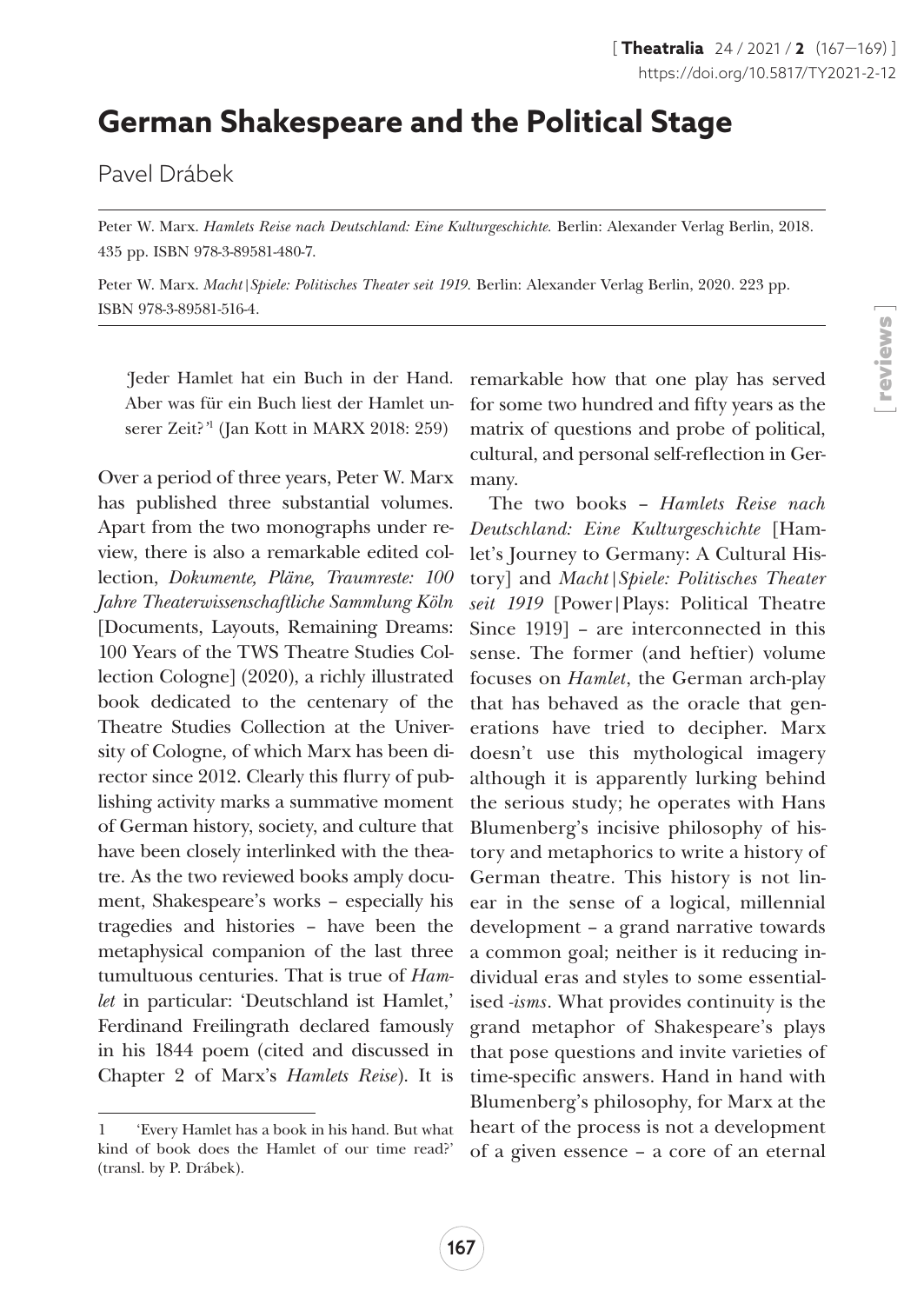truth – but negotiations in which one can understand and recognise different claims and responses to identical questions (to paraphrase Marx on p. 14). In this way, *Hamlet* provides that set of questions turning its stagings into a kind of Enlightenment interrogation of its world, its society and its inhabitants.

The two books under review share this methodological and historiographic approach. Their subjects are distinct but significantly overlap: *Hamlet* is the focal point of the former, while in the latter, Shakespeare's plays inform the majority of the productions discussed. Also, just over halfway through *Hamlets Reise*, the two books start blending: as the dramatic text starts disintegrating in the experiments of the 1970s, what is and is not *Hamlet* (or Shakespeare or any other play for that matter) is becoming increasingly difficult to say. At that point, 'Shakespeare' is a common point of reference, an impartial vocabulary in a corrupted, complex, and compromised mire of a world. It is the production itself – its action, its imagery and metaphorical resonances – that constitute the theatrical event rather than the title of the piece.

*Hamlets Reise* starts in the 1770s, with the rise of the German civic theatre, profoundly inspired by David Garrick's acting style as well as his revival of Shakespeare as the sublime canon. Shakespeare became a guide to refine one's humanity and sensibility as well as one's political awareness. This Enlightenment approach to Shakespeare and his characters holds the various dramatis personae up as paragon humans that can help edify the general public and inspire intellectuals to become better and active citizens. The Enlightenconventions and theatrical traditions – the political circumstances are inspired and

superstitious and obscurantist practices that survived in the popular styles, as Marx analyses in a remarkable set of instances.

ment agenda counteracted the decadent interpretations of the productions and the The synchronous coexistence of the older traditions (several reaching deep into the Middle Ages) and the Enlightened theatre that tried to break away from their perceived idolatry is a fascinating subject of theatre history across centuries – and it is somewhat regretful that this dialectical tension does not appear more often throughout the two books. Is not history always an inconclusive negotiation of the present predicament and one's cultural histories and legacies? Emblematised in Hamlet's comparison of the two pictures, of his father and that of his uncle, – comparing 'Hyperion to a satyr' (*Hamlet* 1.2.140) – that is the central metaphor of what we believe in, remember and aspire to in our imagination on the one hand, and what we are confronted with in the reality in front of our eyes on the other. In this way Shakespeare's *Hamlet* as a play, as well as Hamlet as protagonist, has played the emblem of cultural aspiration (*Sehnsuchtsfigur*) in countless variants, metamorphoses, and transmutations. While *Hamlets Reise* remains focused on that one play as an insightful and well-justified prism of German cultural history, *Macht|Spiele* draws on Shakespeare's other plays – as well as a few other classics, with an Aeschylus, a Schiller, or a Kleist thrown in to widen the scope (the one outlier being William Kentridge's *The Head & The Load*) – as timeless prompts to reflect on the times. These plays become the book that Hamlet is reading, to respond to Jan Kott's rhetorical question cited in the motto of this review. The individual details and